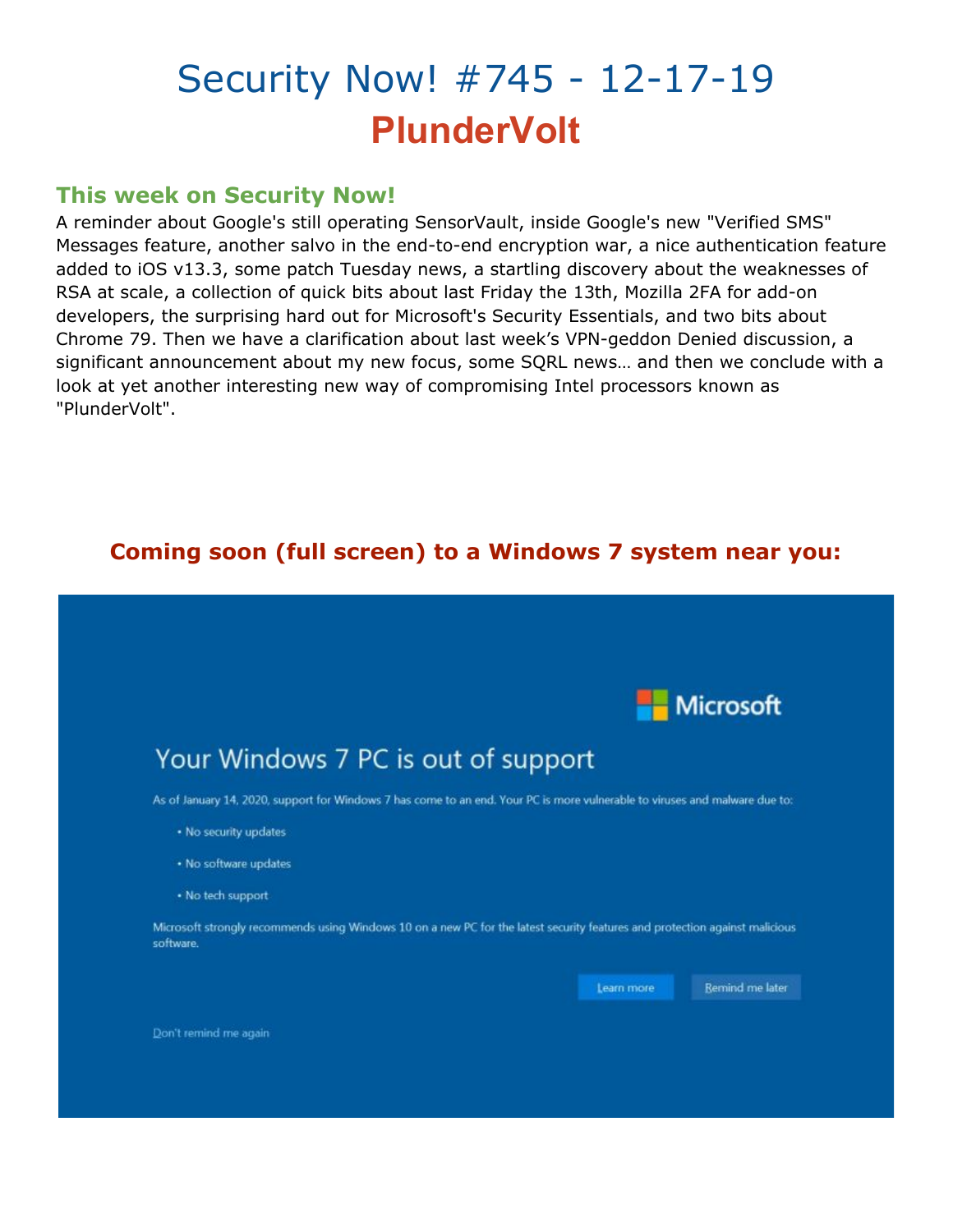# **Security News**

#### **"SensorVault" ...again...**

Google's once secret SensorVault technology was back in the news this past week after some new reporting by Forbes' Thomas Brewster who covers covering cybercrime, privacy, security and surveillance.

Last year and this year, substantial damage was done to Milwaukee, Wisconsin property by arsonists. To help locate the crime's perpetrators, officers from the Bureau of Alcohol, Tobacco, Firearms and Explosives (ATF) demanded Google supply records of user devices in the respective locations at the times the arsons took place. Though federal agents had used the technique before, they'd never received such a data haul back Google.

Two search warrants requested any consumer information in Google's possession covering 29,387 square meters during a total of nine hours for the four separate incidents. As we now know, if Android users, or iOS users running some Google apps, have now turned off "location history," their physical whereabouts is being continually tracked and archived within Google's giant database called SensorVault.

We've previously discussed how Google uses a series of successive refinement passes to winnow the potentially large number of devices within the targeted geographic region and time window. In this case, Google found 1,494 qualifying device identifiers in SensorVault which it sent to the ATF, pursuant to the subpoena, to comb through.

This sort of "geofencing"-based search warrant has been found to be legal and investigators love them since it provides a potential view into a crime that is unavailable anywhere. Amid the so-called "going dark" outcry, the presence of this sort of completely under-the-radar law enforcement resource argues that in many ways this era of Internet-connected GPS-equipped pocket computers is making detective work easier than ever before.

I wanted to briefly revisit this topic with our listeners just to remind everyone that unless you have explicitly turned it off, your "location history" will be on and monitoring.

I also don't recall that we've ever heard a fulsome explanation from Google about why they are doing this? Is it just because they can? The US Congress sent Google a letter asking many questions, but I've been unable to locate any reply. This whole thing is also a perfect example of why companies who don't wish to be able to provide private intelligence data to others should not keep it in the first place. Secrets are difficult to keep. Google may have been creating this database for their own internal purposes. But once news of its existence leaked, under the US Constitution covering warranted search, anyone who knew to present Google with a search warrant could obtain anything Google had sequestered away.

So... if you really **do** care about your customer's privacy, don't keep any secrets.

#### **Google's explainer reads: "Have safer chats with businesses that send Verified SMS"**

Android's Messenger app has just been enhanced to offer its users verified SMS messaging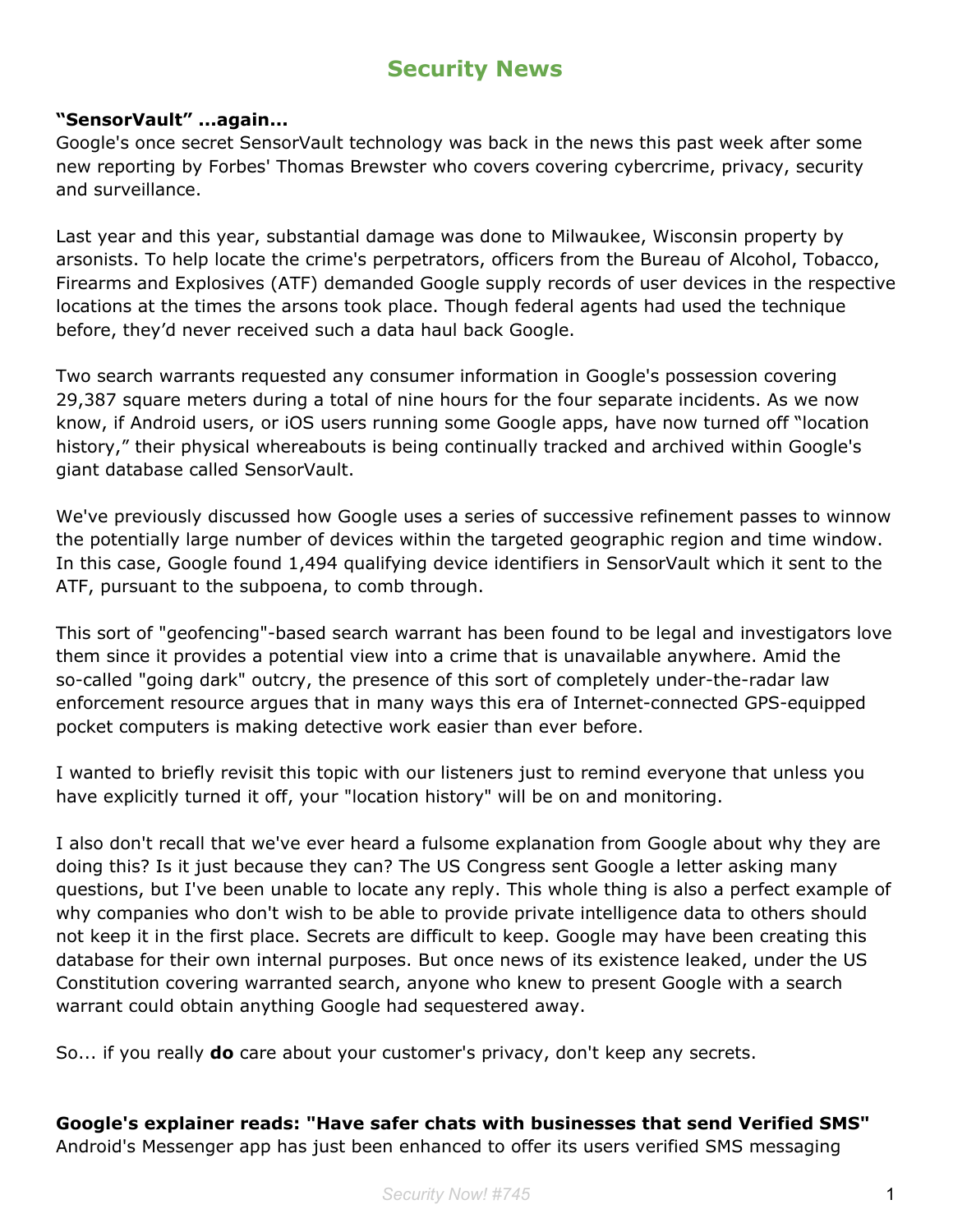conversations with supporting companies. At this point the list is rather short: 1-800-Flowers, Banco Bradesco, Kayak, Payback, and SoFi.

I've read through the watered-down explanation and I believe that I know what's going on: Google has, effectively, implemented a separate authentication layer for SMS messages. Both ends of the SMS message connection also need to have data connections to Google for the exchange, with Google, of messaging metadata. Companies must register with Google and securely establish their identities. Once that's done, the company generates a public/private key pair and provides their public key to Google for redistribution.

Each instance of Android's messenger also generates a similar public/private key pair and provides their public key to Google.

When a company wants to send a "Verified by Google" SMS message, they obtain the recipient's public key from Google. They use their private key and their recipient's public key with a key agreement protocol, such as Diffie-Hellman Key Agreement (DHKA), to obtain a shared secret key. This key is used as the key for an HMAC through which they run the SMS message. They send the HMAC back to Google and send the SMS to the Android user.

When the Android user receives the SMS, supposedly from the company, they have the company's apparent phone number. So Messenger asks Google for the public key matching that phone number. After Google returns it, the Messenger app uses its private key and the obtained public key with the same key agreement protocol, such as Diffie-Hellman. This will yield the identical key that the sender obtained. So the recipient uses that to key an HMAC, through which they run the received SMS message. Messenger sends the message's MAC back to Google and, if the two MACs match -- the one from the sender and the one from the recipient, Google sends back a flag that turns on the "Verified Sender" notification along with a bunch of information about the company.

This sure seems like a lot of work to go through, but it does allow senders to send SMS messages to Android recipients in a way that authenticates them as the sending company and also absolutely prevents any tampering with the unencrypted SMS message with its en route.

And notice that US law enforcement would have no complaint about this, since the system is never encrypting the communications... it's only providing robust authentication of the sender and preventing tampering.

Google wrote: As part of this feature, Google attempts to verify all messages that appear to be sent by a business that is registered with Verified SMS. If the authenticity codes don't match, and Google can't verify the message, the Messages app displays "Message could not be verified." Because verification requires a data connection, if you have a weak data connection, the Messages app may display "Verifying sender…". If you have no data connection, the Messages app displays "Waiting for connection to verify sender." Until the sender of a message has been verified, Google doesn't recommend replying with sensitive info or opening links that you aren't sure you trust.

It seems like a lot of work to go through, but it does provide authentication for registered corporate senders and provides a great deal more security for SMS.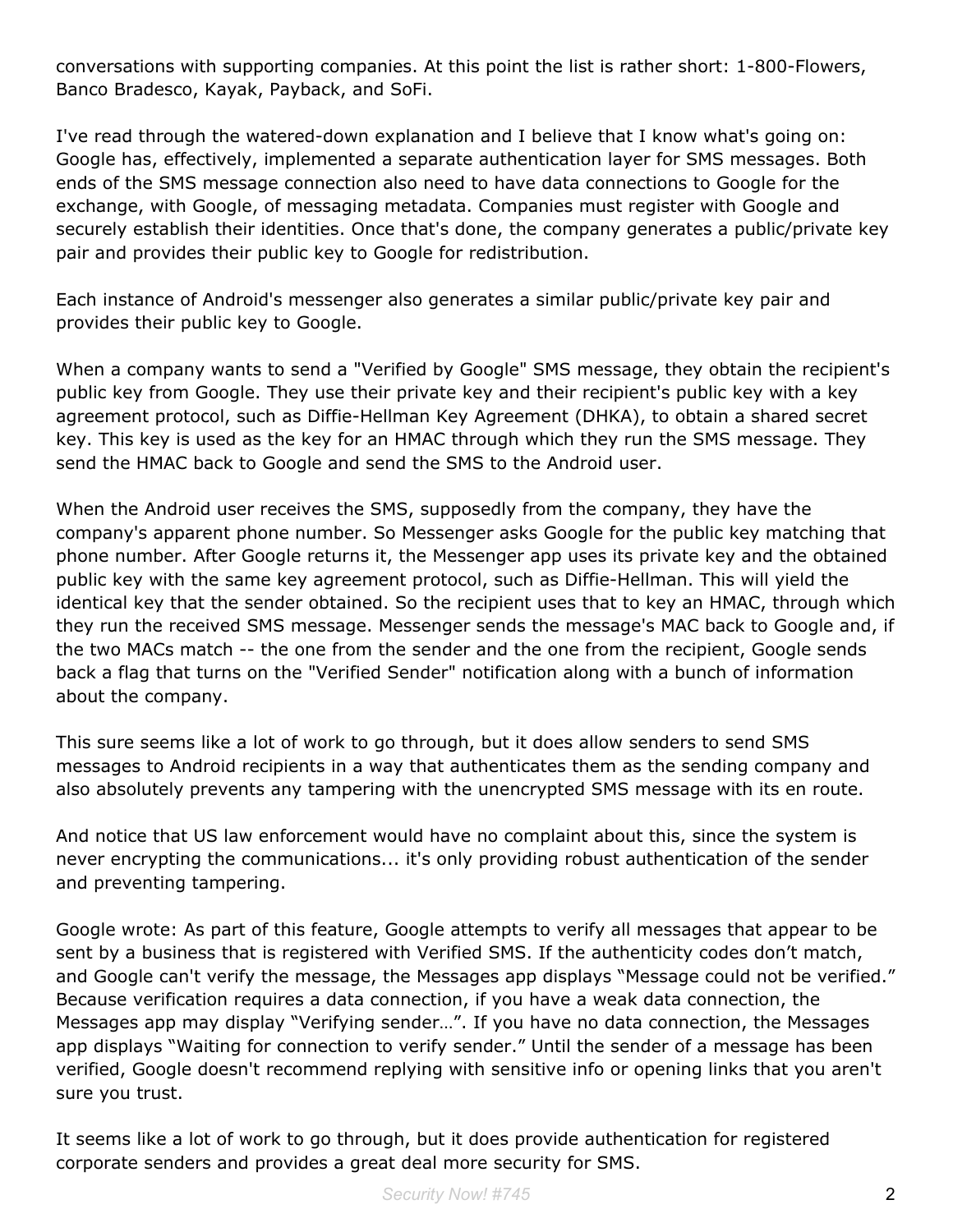### **Another Shoe Dropped...**

(I originally had "the other shoe dropped", but I think we have several more shoes to go…) While we were recording last week's Security Now podcast, representatives from Apple and Facebook were testifying during a Senate Judiciary Committee hearing explaining the value of encryption that has not been deliberately weakened. In return, those on the committee informed Apple and Facebook that they had better put backdoors into their end-to-end encryption, or laws would be passed forcing tech companies to do so. The Chairman of the Senate Judiciary Committee, our dear Senator Linsey Graham said, quote:

"You're going to find a way to do this or we're going to do this for you. We're not going to live in a world where a bunch of child abusers have a safe haven to practice their craft. Period. End of discussion." (Linsey has been seeming a bit drunk on power lately, but that's beside the point.)

So this is the latest shot fired in the ongoing war over encryption. The most recent salvos have been launched following the privacy manifesto that Zuckerberg published last March. As we've been noting here, Zuck framed the company's new stance as a major strategy shift that involves developing a highly secure private communications platform based on Facebook's Messenger, Instagram, and WhatsApp services. Facebook's stated plan to leave the three chat services as standalone apps, but to merge their technical infrastructure so that users of different apps can talk "cross-app" to each other more easily.

That merging also would include adding WhatsApp's Signal-based end-to-end encryption to Messenger and Instagram to make them compatible and similarly attack-proof. Currently, Facebook's Messenger supports end-to-end encryption in "secure connections" mode: a mode that's off by default and must be enabled for every chat. And, Instagram has no end-to-end encryption on its chats at all. So ALL of this stands to change once the three are merged into a single Signal-derived messaging triumvirate.

And this past October, three governments warned Facebook that they had better end – or at least pause – that plan. As we covered at the time, US Attorney General William Barr and law enforcement chiefs of the UK and Australia -- those are the three -- signed an open letter calling on Facebook to back off of its "encrypting everything" plan unless it figures out a way to give law enforcement officials backdoor access so they can read messages.

Facebook said "No," with all due respect to law enforcement and its need to keep people safe.

And Monday, Facebook released an open letter responding to Bill Barr. In the letter, the WhatsApp and Messenger heads Will Cathcart and Stan Chudnovsky said that any backdoor access into Facebook's products created for law enforcement would weaken security and let in bad actors who would exploit the access. That's why Facebook has no intention of complying with Barr's request that the company make its products more accessible, they said:

The 'backdoor' access you are demanding for law enforcement would be a gift to criminals, hackers and repressive regimes, creating a way for them to enter our systems and leaving every person on our platforms more vulnerable to real-life harm. People's private messages would be less secure and the real winners would be anyone seeking to take advantage of that weakened security. That is not something we are prepared to do.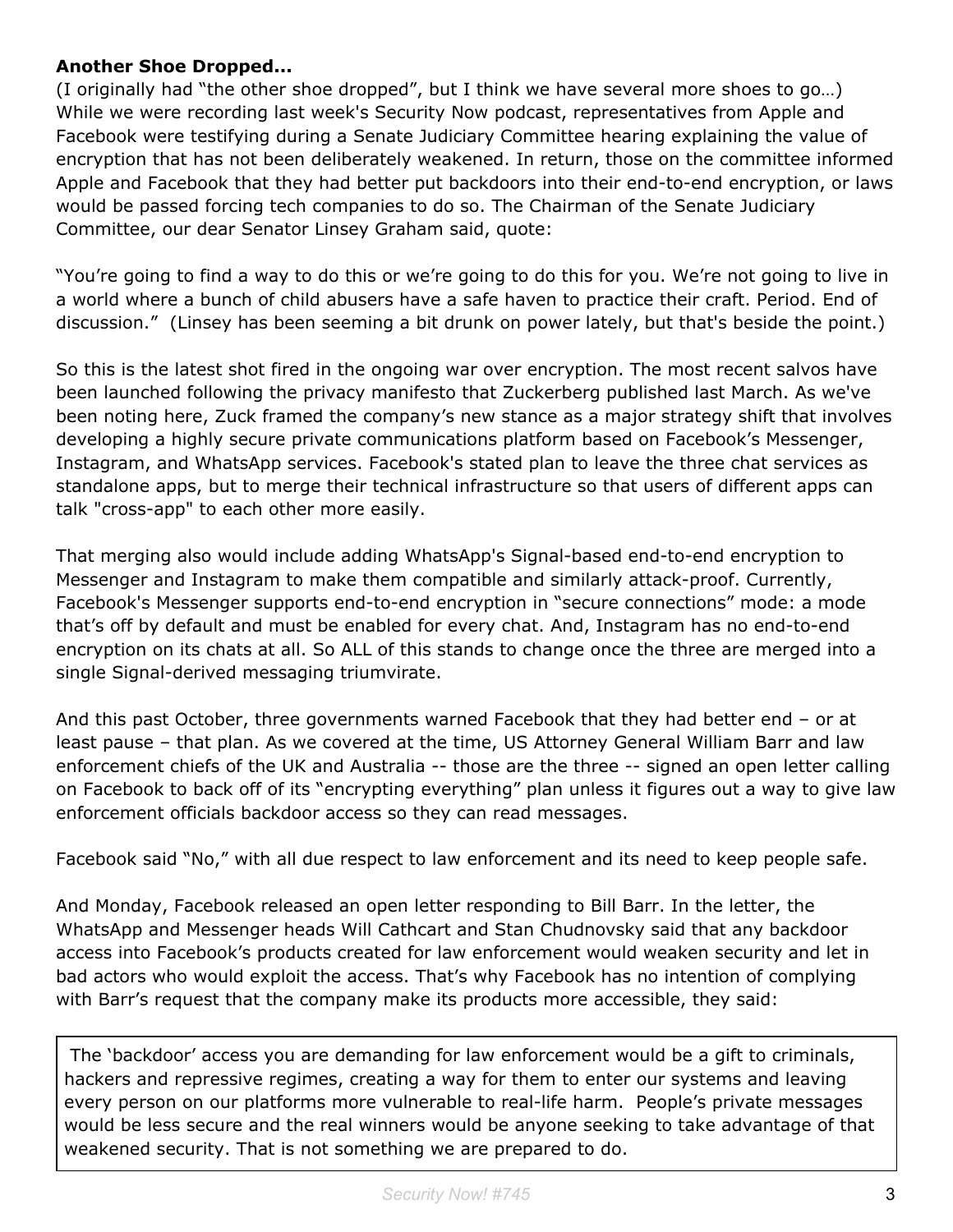In his opening statement last Tuesday, Linsey Graham told Apple and Facebook representatives that he appreciates "the fact that people cannot hack into my phone," but encrypted devices and messaging create a "safe haven" for criminals and child exploitation.

In Facebook's letter, Cathcart and Chudnovsky pointed out that cybersecurity experts have repeatedly shown that weakening any part of an encrypted system means that it's weakened "for everyone, everywhere." It's impossible to create a backdoor just for law enforcement that others wouldn't try to open, they said. As, as we know, they're not alone in that belief. More than 100 organizations, including the Center for Democracy and Technology and Privacy International, responded to Barr's letter to share their views on why creating backdoors jeopardizes people's safety. Facebook's letter also quoted Bruce Schneier from comments he made earlier this year: "You have to make a choice. Either everyone gets to spy, or no one gets to spy. You can't have 'We get to spy, you don't.' That's not the way the tech works."

Just for the record, because I know that my stance on this confuses some people,  $=I=$  don't want backdoors either. I really don't. But too many lawmakers are taking Linsey Graham's and Bill Barr's position. If we're going to be forced to provide law enforcement with the equivalent of a 21st century lawfully warranted wire taps, I would like those taps to be secure. Apple already provides secure group chat with iMessage. It's so utterly obviously possible for an additional "silent listener" to be added to Apple's existing iMessage chats. I don't want that to happen... But saying that it's not possible is not correct. Anywhere you have multi-party chat technology with the system and its keys managed by the provider -- as they all do -- it's obviously possible to add an additional listening party in a secure fashion under lawful warrant. Companies don't want to do that. I get that. But in the US, the right to privacy is NOT an absolute. When a court has been convinced that a limited suspension of an individual's or company's privacy serves the greater public good, privacy can be lawfully breached. The math of cryptography empowers absolute privacy in a way that the US's constitutional framers could have never foreseen and did not intend.

Of course, our Attorney General was unable to resist marching out the kiddie porn during a Wall Street Journal event last Tuesday. He granted that yes, there are benefits to encryption, such as to secure communications with a bank …a financial institution that will, and can, give investigators what they need when served with a warrant. But he said that the growth of consumer apps with warrant-repellent, end-to-end encryption, like WhatsApp and Signal, have aided "terrorist organizations, drug cartels, child molesting rings and kiddie porn type rings."

Unfortunately, whereas the US Congress currently and otherwise seems to be more divided than it's been in quite some time over political matters, in this they are much more united.

**Apple's iOS v13.3 adds support for hardware key dongle authentication in Safari.**

With last week's update to v13.3 Safari on our iDevices obtained access to FIDO2 compatible authentication hardware, such as Yubico's Yubikey or Google's Titan. All three hardware interfaces can be used: NFC, USB, and Lightning.

After the update to v13.3, users with the proper hardware can authenticate by using the YubiKey 5 NFC or Security Key NFC by tapping the YubiKey on the top of an iPhone from the iPhone 7 on. You can also do physical authentication with the YubiKey 5Ci by plugging it into the Lightning port of an iPhone or iPad. So that's a cool addition.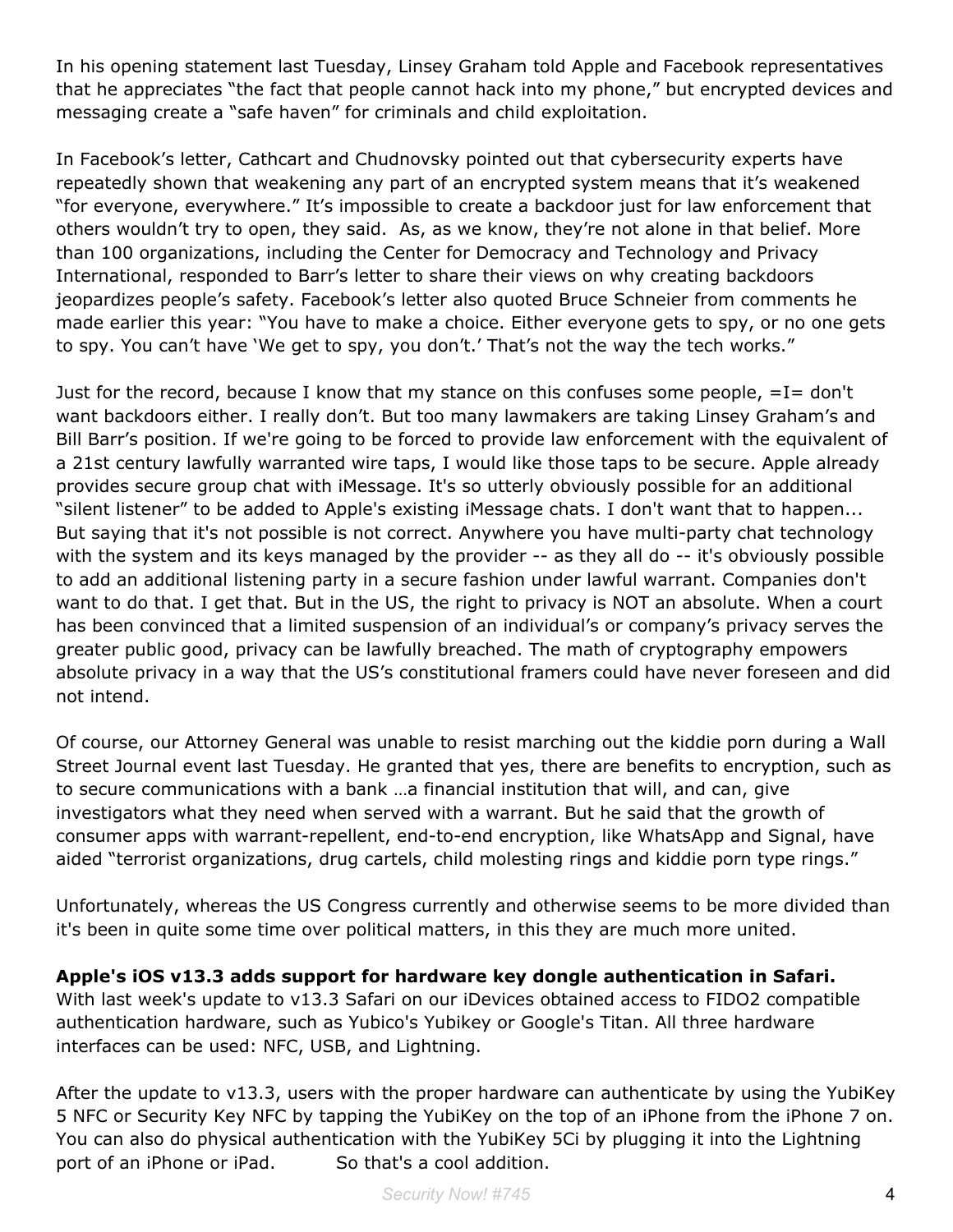### **Last Tuesday was an important Tuesday to Patch...**

... Because it foreclosed upon an elevation of privilege vulnerability that was seeing widespread and active exploitation in the wild.

An exploit of the now-patched Windows vulnerability was being deployed in combination with a Chrome exploit to take remote control over vulnerable computers.

In total, this month's December security updates patched a total of 36 vulnerabilities, 7 critical, 27 important, 1 moderate, and one low in severity. The important one to patch was the one rated as important. It was another flaw in the Win32k module enabling privilege escalation. When used in Chrome it facilitated an escape from the Chrome sandbox.

Although Google addressed their side of the flaw in Chrome 78.0.3904.87 with the release of an emergency update last month after Kaspersky disclosed it to them, hackers are still targeting users whose Chrome browsers have not been updated. And, in any event, we've seen many other examples where privilege escalation can hugely empower clever hackers. So closing this Windows bug was a good thing. As Kaspersky explained last month, the Chrome use-after-free exploit was chained together with the now-patched EoP flaw that exists in the way the Win32k component in Windows OS handles objects in memory.

### **Researchers discover prime factor collisions in active RSA certificates**

As we know, an RSA private key is just a very large random prime number. It is hidden inside its matching RSA public key by multiplying it with another very large prime. And the private key is able to remain hidden because none of this planet's best math-magicians have ever been able to figure out any means for breaking those two primes apart again once they've been multiplied.

But, of course, if either of those primes did **not** have sufficient entropy, if either of them could be guessed, the hidden private key inside could be discoverable.

Unfortunately, last Saturday, during the First IEEE Conference on Trust, Privacy, and Security in Intelligent Systems and Applications, held in Los Angeles, California, a team of researchers from "Keyfactor" presented their findings into the current security posture of digital certificates. Their paper carried the chilling title: "Factoring RSA Keys in the IoT Era."

Listen to that again: Factoring RSA Keys in the IoT Era. (What's that about IoT??)

I'll share more in-depth in moment. But the super-short version of their findings is that the certificates being generated by relatively entropy-starved IoT devices turn out to be lacking. The devices lack of super-high-quality random number generators has shown up in weakly randomized primes, which leads to a failure of the fundamental guarantees offered by RSA public key crypto, which asserts that "you can't factor this." As a result of the widespread deployment of IoT devices, today, these Keyfactor researchers claim that one in every 172 RSA certificates in active use is vulnerable to attack (which is not actually true).

<https://info.keyfactor.com/factoring-rsa-keys-in-the-iot-era#introduction>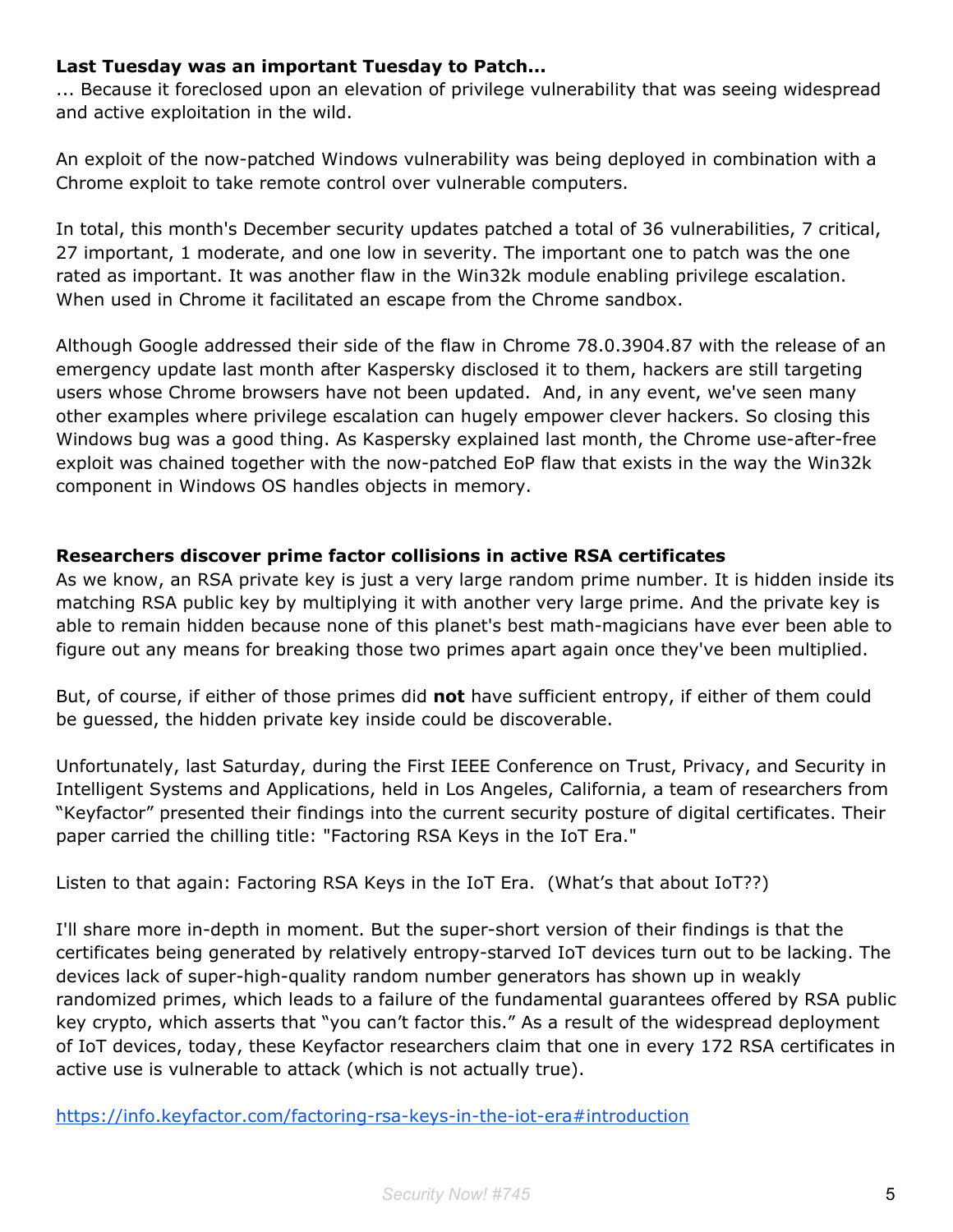#### ABSTRACT

RSA keys are at risk of compromise when using improper random number generation. Many weak keys can efficiently be discovered and subsequently compromised by finding reused prime factors in a large data set. We collect and analyze 75 million RSA certificates from the Internet, and find that 1 in 172 certificates have keys that share a factor with another.

In contrast, only 5 of 100 million certificates found in a sample from Certificate Transparency logs are compromised by the same technique. The discrepancy in rates of compromise is overwhelmingly due to IoT devices exposed to the Internet, which may be subject to design constraints and limited entropy. The widespread susceptibility of these IoT devices poses a potential risk to the public due to their presence in sensitive settings. We conclude that device manufacturers must ensure their devices have access to sufficient entropy and adhere to best practices in cryptography to protect consumers.

So what exactly is going on here? If turns out that there's sort of a weakness in our cherished and beloved RSA public key system. The result of this weakness is that the entire system, when running at Internet scale, is exquisitely sensitive to the quality of every single prime in use... and that, in turn, makes RSA somewhat vulnerable and brittle.

Here's how these guys describe the attack (with a bit of editorial clarification:

#### THE ATTACK

RSA is used in the process of encrypting data to send across a network. The server transmits its RSA public key to the client as a part of an SSL or TLS handshake. Part of the RSA public key contains the modulus  $n = p * q$ , where p and q are two randomly chosen primes of similar size. Primes p and q are kept secret, as knowing these values allows the private key to be calculated.

Ensuring that p and q are selected with sufficient randomness is a crucial component of keeping the public key secure. Factoring a large modulus n to obtain p and q is not feasible under normal circumstances. However, if keys are generated with poor randomness, then it becomes a concern that two public keys will share a prime factor once enough keys are generated. [Now here's the counterintuitive loophole part:] If two RSA moduli n1 and n2 share precisely one prime factor p, then computing the Greatest Common Divisor (GCD) of those two moduli n1 and n2 will reveal the value of p. The GCD computation is significantly easier than straightforward factoring, and can easily be performed in practice. The other factors of n1 and n2 can then trivially be found by the simple calculations  $n1 / p$  and  $n2 / p$ , respectively, fully compromising both keys. This GCD computation can be scaled to analyze all pairs of keys in sub-quadratic time in the number of keys.

Selecting the prime factors of appropriate size with uniform randomness should prevent two moduli from ever sharing a factor in practice. However, if there is a flaw in the random number generation when choosing primes, a collision is likely in a sufficiently large dataset. Attackers can use this knowledge to collect a large number of RSA public keys and then look for GCDs between their moduli to search for factors shared by any pair.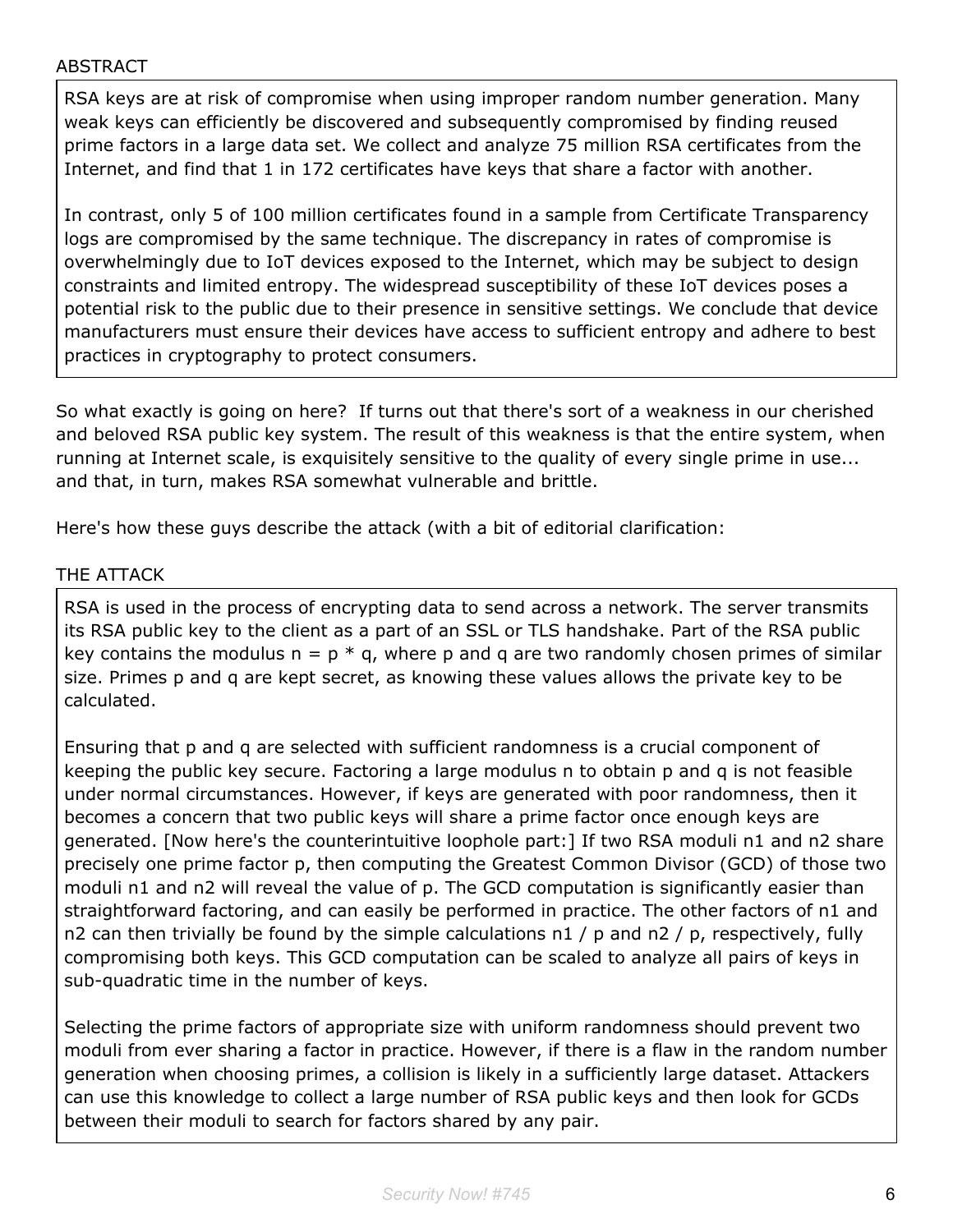Okay, so in other words... a great many of the public keys circulating around the Internet are gathered together into a massive dataset. This is not difficult today since we have cloud everything, massive storage and massive computation. Then a Greatest Common Divisor (GCD) algorithm is run against each pair of keys. That's of course  $n * (n-1)$  so it's a very big number. But these days we deal with very big data. If any pair of these public keys turn out to share a common divisor, since each key is the product of a pair of primes, that shared common divisor MUST BE the primes that those two keys share. And in finding that, the keys are instantly broken. Each key's other prime can be found by dividing the now-known prime by the public key modulus, and presto.

So, this means that individual servers can protect themselves by assuring that their primes originate from a source of maximum entropy randomness. So long as your own certificate is made from highly random primes the chance of some other certificate sharing either of those primes is vanishingly small.

But, this also means that certificates we do not ourselves create, such as those used by the IoT devices we use (remember that IoT stands for "Installation of Trojan"), might very well have been lazily generated and could share a prime with another similarly lazily generated certificate on the Internet. And if those two prime-colliding certificates were ever to be tested for a GCD, they would both be compromised.

# **Quick Bits**

**Friday the 13th:** was true for New Orleans, which was hit by a Ransomware attack. The extent of the attack was not known at the time of its announcement which, get this, was announced over the loudspeaker system in City Hall with all government workers told to immediately turn off and unplug their computers.

City websites are also down. A spokesman for the mayor said the attack started sometime after 11 a.m. The city has activated its Emergency Operations Center and contacted officials from Louisiana State Police, the FBI, the state National Guard and the Secret Service for assistance, according to a tweet from the city's Department of Homeland Security and Emergency Preparedness.

So we're now living in a world where you might receive emergency orders to immediately turn off and unplug your computer. Amazing.

**Starting next year,** Mozilla will be requiring all Firefox add-on developers to sign in with two factor authentication. Their goal is to help prevent supply-chain attacks when malefactors compromise an add-on author's authentication to inject malware into an add-on.

The primary reason I would have considered obtaining Windows 7 Extended Security Updates (if I had been eligible) would have been for the continuing updates to Microsoft's built-in Security Essentials A/V. But it turns out that all updates for EVERYONE, even corporations who opt for extended security updates is being stopped cold after January 15th.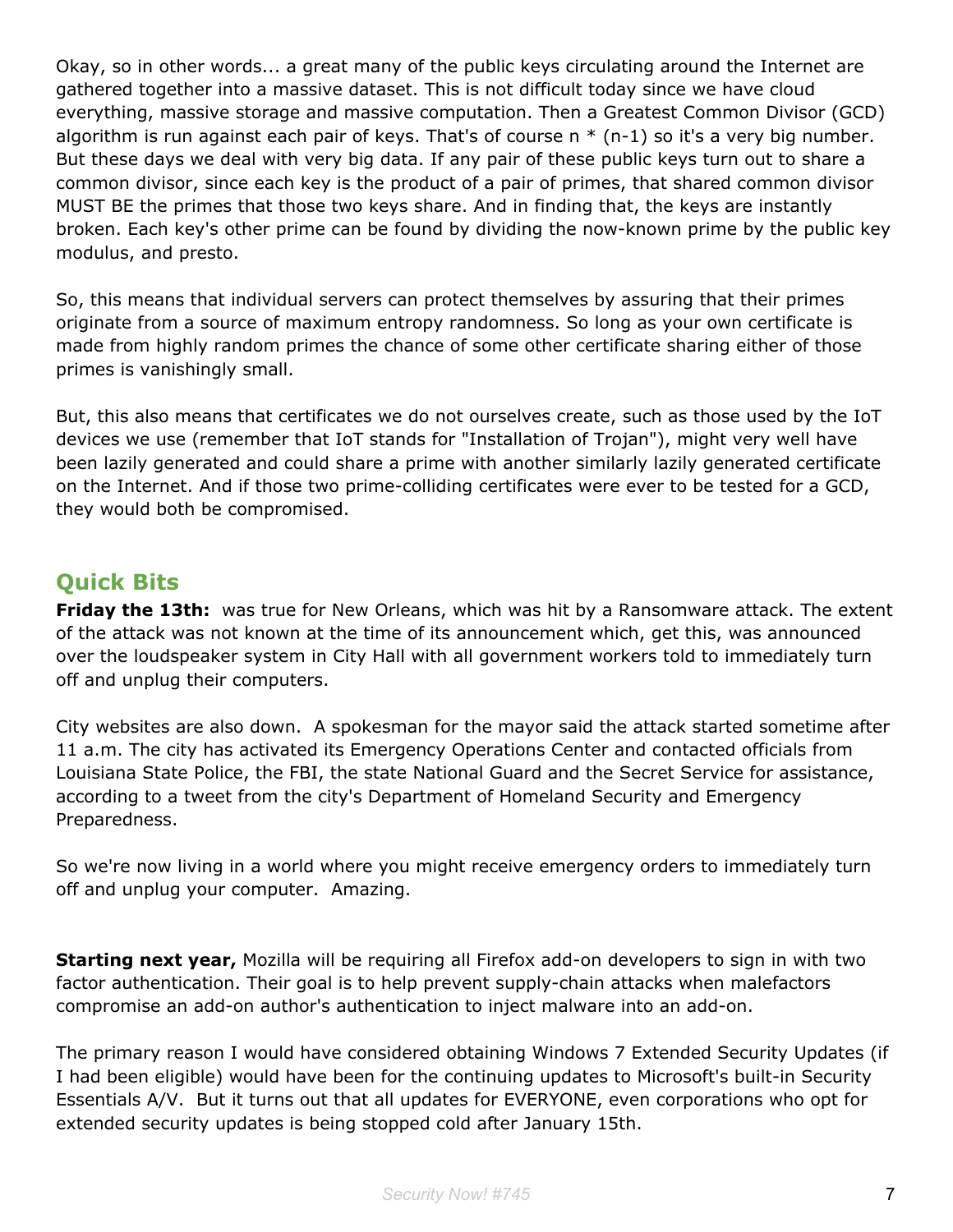This seems completely nutso to me since it will drive corporate users to adopt 3rd-party A/V to cover their systems for the duration. It promises to be a windfall for A/V publishers.

**With the release of Chrome 79,** the option to force that browser to continue displaying what Google considers to be the "trivial" (their word) leading "www" of URLS such as www.grc.com has been removed. The "www" is gone for good and it's not coming back in Chrome.

**And speaking for Chrome 79,** as planned, Google re-enabled their browser's new code integrity protection feature. But not as planned... the unrecoverable "Aw Snap!" browser crashes immediately resumed, as before. The culprits are many, but include CylancePROTECT, Symantec Endpoint Protection (again), Webroot security solution and more. It's possible to force the feature off when necessary by launching Chrome 79 with the --disable-features=RendererCodeIntegrity switch on the command line.

# **Clarification**

Over in GRC's Security Now newsgroup, Grant Taylor offered some clarification to what I explained during last week's VPN-geddonDenied discussion. **Grant wrote:**

"The VPN, in any form, is /a/ path for the traffic to the victim to take. It happens to be an /encrypted/ path. But it is not the /only/ path. The same traffic can be sent /unencrypted/ to the LAN interface's MAC address destined to the VPN interface's IP address.

By default, many operating systems will accept the traffic on the wrong interface and hand it to the TCP/IP stack which will hand it off to applications. The traffic does NOT /need/ to come into the system through the encrypted VPN."

**I replied to Grant, there:** "Right. The virtual interface is a "full interface" inasmuch as it can RECEIVE data from other parties with local access to the network. I should have made that more clear, since, as we know, that's the ONLY WAY the attacker, who lacks the VPN's working encryption key, could possibly inject SYNs or SYN-ACKs with test sequence numbers.

# **SpinRite**

Newsgroups: grc.sqrl Subject: Turning SQRL over to you guys to tend Date: Mon, 16 Dec 2019 11:23:03 -0800

X-Url: [https://www.GRC.com/groups/sqrl:23606](https://www.grc.com/groups/sqrl:23606)

Everyone,

That was a momentous Subject line to write, but I believe it's finally time to do just that. SpinRite is now the more urgent need.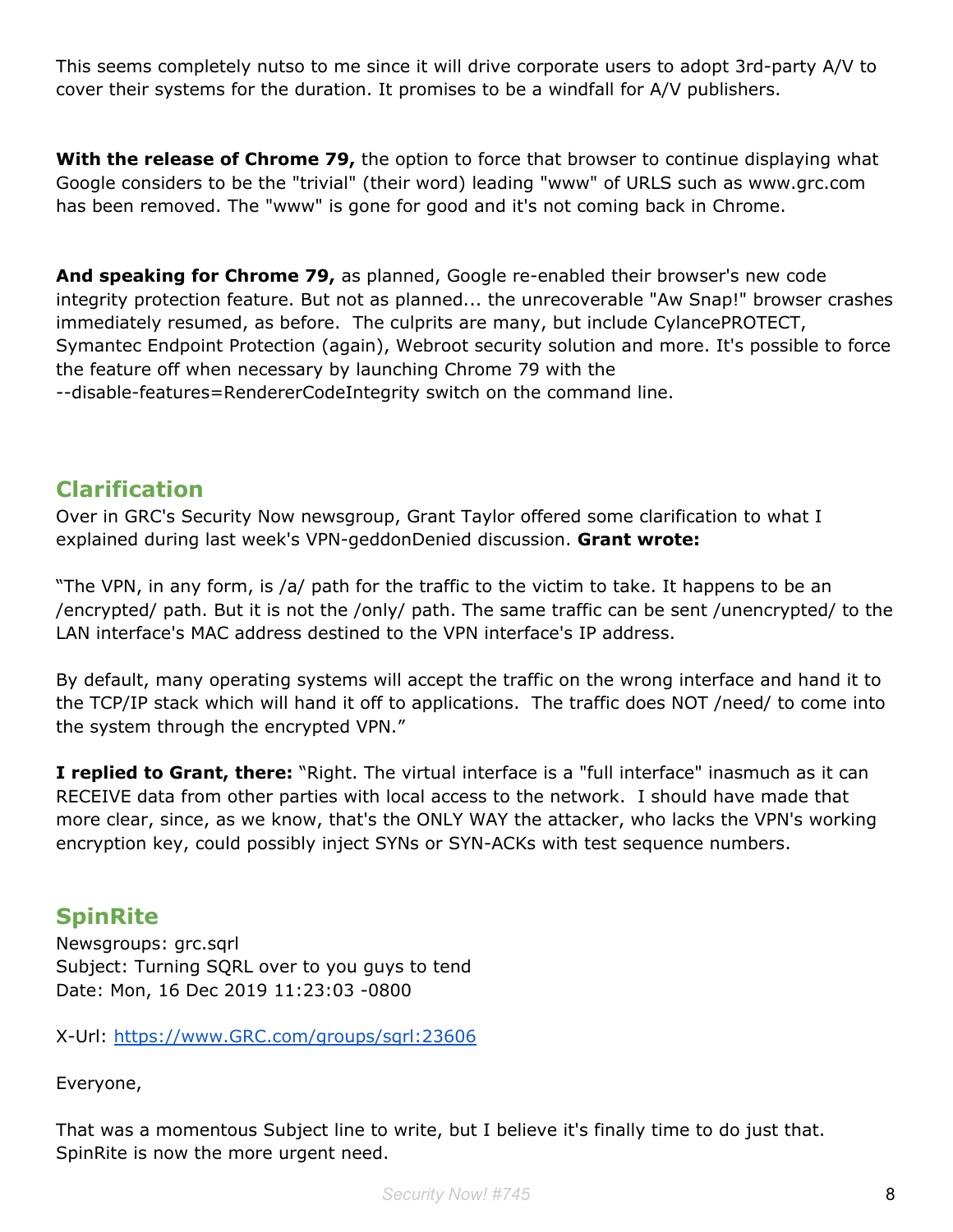As you saw over this past weekend, I made an intense push to wrap things up with SQRL -- and I did. The published SQRL docs reflect my local WORD doc copies, and nearly 41 thousand copies of the "SQRL Explained" PDF has been downloaded. As we know, anyone who reads that will deeply understand SQRL, just like the Google cloud security guys did. The sqrl.grc.com server is also updated with the latest functional code so it's back up to spec.

I have a list of tweaks for GRC's SQRL client for Windows, but thanks to everyone's deep pre-release testing, the release #1 client doesn't have anything wrong that needs fixing right away. Though some UI bits can be improved, I think that's probably always going to be true, and I do not want to delay my switch to SpinRite any longer.

One thing I absolutely know because I've been watching carefully and I've seen it for myself for some time now, is that I'm leaving SQRL in the hands of an EXTREMELY competent and capable group of developers who understand it every bit as well as I do. And Github has exploded with a wonderful array of SQRL-related clients, servers and middleware.

SQRL no longer needs me. SpinRite does.

Over the next week or two I'll be spending some time at Level3 maintaining the Windows servers that have been neglected for far too long. And I'll deploy a new UNIX server to replace the aging hardware that has been hosting these newsgroups and DNS from the start.

Then I'll switch over to our spinrite.dev newsgroup here, and return to generating test releases of new low-level SpinRite code as we develop the technology that v6.1 will need, and work to bring SpinRite fully back to life.

### **SQRL**

From: Jose C Gomez Subject: OAuth 2 Provider for SQRL

#### Hi All

Over the last couple of weeks, I've been working on a functioning OAuth 2 provider that works exclusively with SQRL. This should, in my opinion, allow millions of sites (if they chose to) to adopt SQRL without having to change much on the backend.

I am finally in a pre-alpha release stage and wanted to share it with everyone here and get some input and thoughts on it. Following the SQRL moto, I've made it so you can remain pretty anonymous and still use the service and of course there are really no Secrets to keep.

It currently implements the basic Authorization Code grant flow and works fairly well.

I'm planning on releasing it in Beta sometime this week to let whomever wants to try it play with it. I run a discourse forum like Leo, so I've made sure that it will work with Discourse out of the box so the community at TWiT should be able to start using it (if Leo choses to) pretty easily.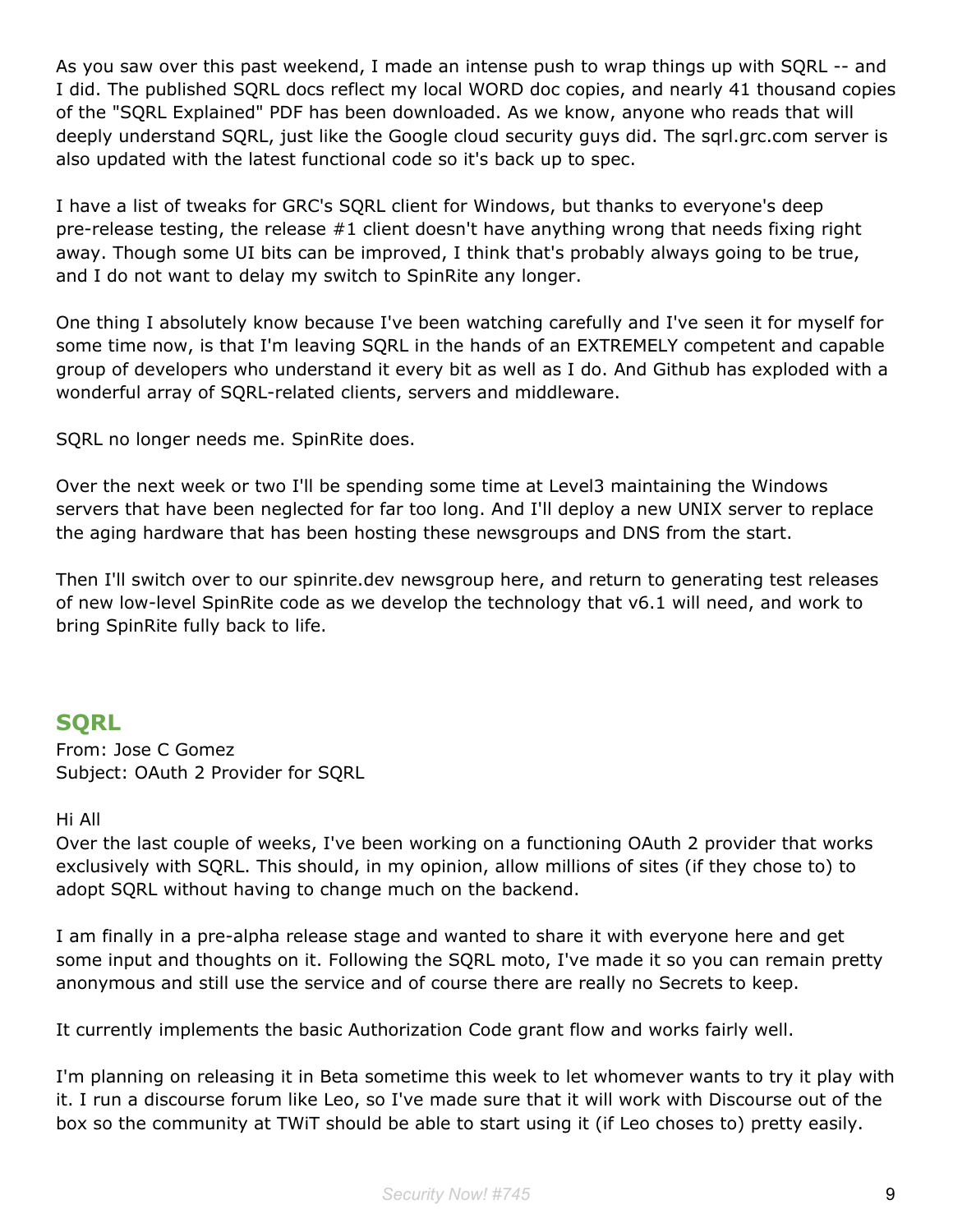Anyways here's a quick demo of it in my discourse instance. (Again, this is still in alpha / pre-alpha so if you go poking around things may blow up lol but feel free to)

It uses the Ask facility (if available) to act as the Permissions Granting Screen of OAuth, I thought it was a pretty neat way of putting the entire permissions structure in SQRL. We also have the ability if we want to, to make each site have a unique identity though I have that disabled right now, but if you think it would be worth it, I can certainly make it default. The reason for disabling it is that managing the accounts could get cumbersome.

I have to give a BIG thanks to TechLiam and JeffArthur who have been my sounding board over in slack while I slugged through the protocols and fought with the specs. Also, a zillion thanks to Paul F who let me use some of his tools like SQRLView and his command line SQRLClient for troubleshooting. Seriously SQRLView is an amazing piece of software and it should be shouted from the rooftops for anyone writing and or dealing with SQRL. Liam's DotNetCore Middleware is also a great piece of open source engineering and it keeps getting better.

Cheers guys and thanks again, I look forward to some feedback.

Here's a quick Demo Gif: <https://sqrloauth.com/images/OAuthSqrlDemo.gif>

# Plundervolt: Software-based Fault Injection Attacks against Intel SGX

<https://plundervolt.com/> <https://plundervolt.com/doc/plundervolt.pdf>

**Abstract**—Dynamic frequency and voltage scaling features have been introduced to manage ever-growing heat and power consumption in modern processors. Design restrictions ensure frequency and voltage are adjusted as a pair, based on the current load, because for each frequency there is only a certain voltage range where the processor can operate correctly. For this purpose, many processors (including the widespread Intel Core series) expose privileged software interfaces to dynamically regulate processor frequency and operating voltage.

In this paper, we demonstrate that these privileged interfaces can be reliably exploited to undermine the system's security. We present the Plundervolt attack, in which a privileged software adversary abuses an undocumented Intel Core voltage scaling interface to corrupt the integrity of Intel SGX enclave computations.

Plundervolt carefully controls the processor's supply voltage during an enclave computation, inducing predictable faults within the processor package. Consequently, even Intel SGX's memory encryption/authentication technology cannot protect against Plundervolt. In multiple case studies, we show how the induced faults in enclave computations can be leveraged in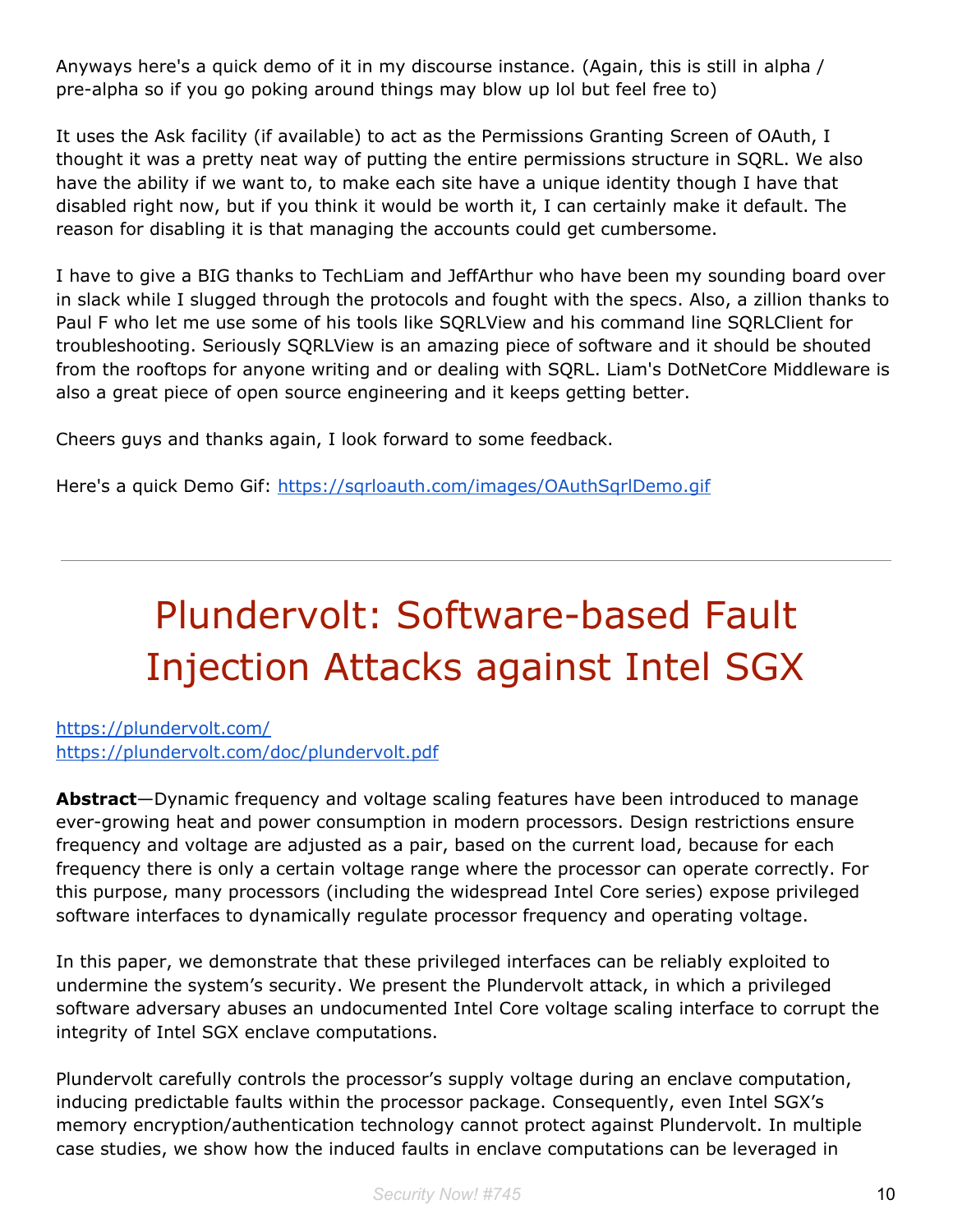real-world attacks to recover keys from cryptographic algorithms (including the AES-NI instruction set extension) or to induce memory safety vulnerabilities into bug-free enclave code. We finally discuss why mitigating Plundervolt is not trivial, requiring trusted computing base recovery through microcode updates or hardware changes.

Affected processors:

- Intel 6th, 7th, 8th, 9th & 10th Generation Core Processors.
- Intel Xeon Processor E3 v5 & v6
- Intel Xeon Processor E-2100 & E-2200 Families.



Fig. 1. Layout of the undocumented undervolting MSR with address 0x150.

MSR = Model Specific Registers

```
uint64_t multiplier = 0x1122334455667788;
uint64_t var = 0xdeadbeef * multiplier;
       \text{(var == 0} \times \text{deadbeef} \times \text{multiplier)}while
\{var = 0xdeadbeef;var *= multiplier;
\mathcal{E}var \hat{ } = 0xdeadbeef \star multiplier;
```